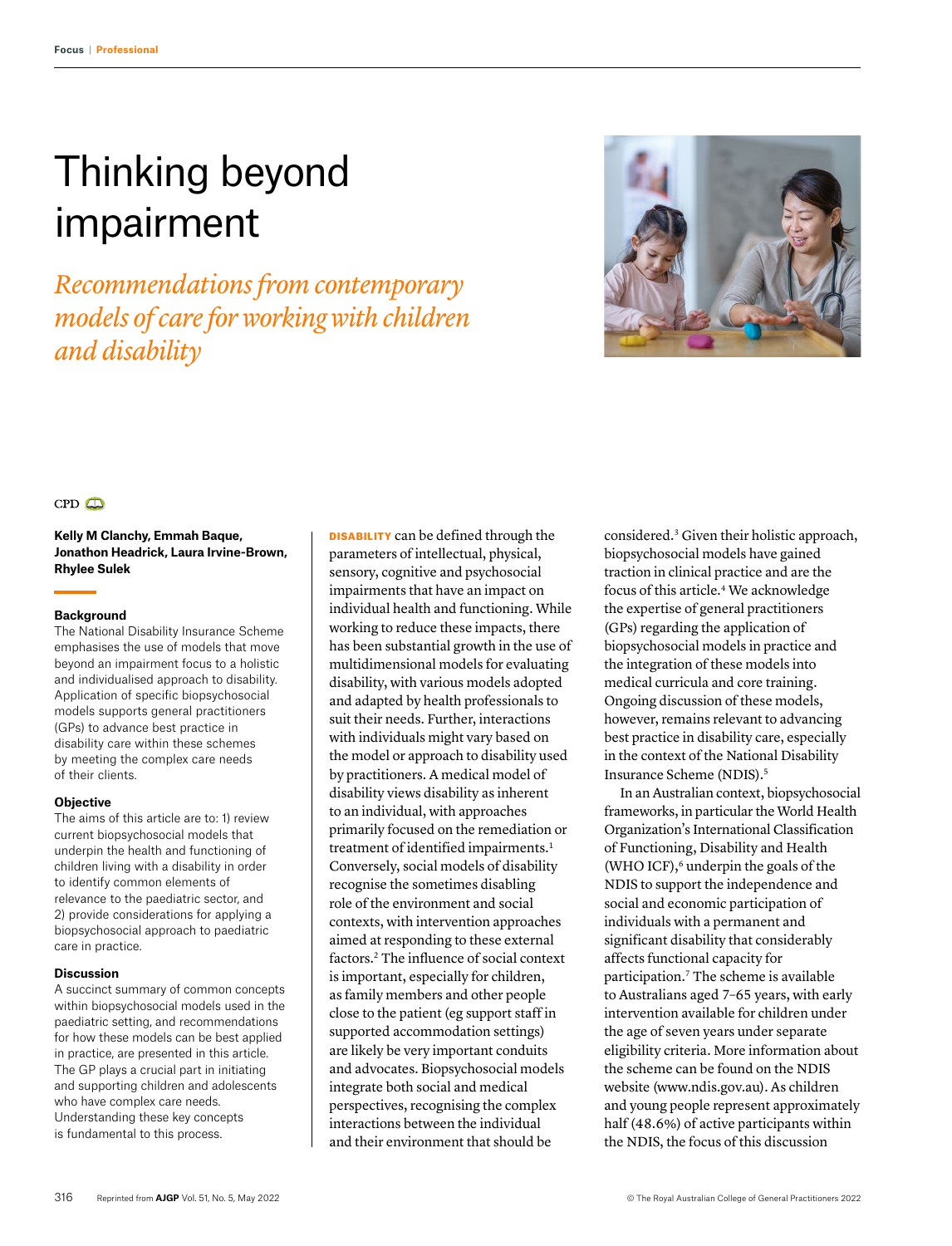is on the use of biopsychosocial models in paediatric populations by GPs. The changing field of paediatric care has an emphasis on participation and quality of life; therefore, it is important that GPs understand the domains of participation and how GPs can optimise the use of biopsychosocial models. This is particularly relevant when navigating the complexities of the NDIS alongside children and their families who may be eligible to access it.

Within a biopsychosocial framework, three models that are frequently adopted by health professionals include the ICF, $6,8$ the F-words<sup>9</sup> and Newell's constraints model;<sup>10</sup> refer to Table 1 for further details. With paediatric practice in mind, the aims of the current article are to: 1) review

these models that underpin the health and functioning of children living with a disability in order to identify common elements of relevance to the paediatric sector, and 2) provide considerations for applying a biopsychosocial approach to paediatric care in practice.

# **Common elements across selected frameworks**

In reviewing the three models (ICF, F-words, Newell's constraints model), four elements common to each model were identified that, while not exhaustive, collectively represent key features of the biopsychosocial approach. Each model places the individual in a central role of importance, with a directive

to focus beyond one's impairment to consider the whole person. Further, each model highlights the importance of function (ie what people do). These models once again promote moving beyond impairment only, to encourage understanding impairment in relation to its impact on an individual's functioning. All models further highlight the necessity of understanding and working with the client in the context of the environments that surround them. When combined, the models provide a spectrum of environmental considerations that span the micro (family) to the macro (societal attitudes, systems and structures). Finally, and although not immediately obvious at face value, each model recognises the role of time. Time is considered with

| 00001ui 1110ucio Witii proposcu reicvanoc to p                                 |                                                                                                                                                           |                                                                                                                                                                                                  |
|--------------------------------------------------------------------------------|-----------------------------------------------------------------------------------------------------------------------------------------------------------|--------------------------------------------------------------------------------------------------------------------------------------------------------------------------------------------------|
| <b>Model name</b>                                                              | <b>Domains included</b>                                                                                                                                   | <b>Guiding principles</b>                                                                                                                                                                        |
| International Classification<br>of Functioning, Disability<br>and Health (ICF) | Disability and functioning are the outcomes of interactions<br>between health conditions and contextual factors (environmental<br>or personal).           | The ICF is a validated, universal<br>framework used to describe and<br>document health status.                                                                                                   |
|                                                                                | Three levels of functioning:                                                                                                                              |                                                                                                                                                                                                  |
|                                                                                | • Body functions and structures (specific body function or part)                                                                                          |                                                                                                                                                                                                  |
|                                                                                | • Activity (the whole person)                                                                                                                             |                                                                                                                                                                                                  |
|                                                                                | • Participation (the whole person within a social context)                                                                                                |                                                                                                                                                                                                  |
|                                                                                | Disability is defined as a dysfunction at one or more of these levels.                                                                                    |                                                                                                                                                                                                  |
| F-words                                                                        | Six domains:                                                                                                                                              | Building on the ICF, the F-words are<br>key strengths-based themes that are<br>designed to be fun and easy for children,<br>young people, families and service<br>providers to remember and use. |
|                                                                                | • Function - what people do; how this is done is not important                                                                                            |                                                                                                                                                                                                  |
|                                                                                | • Family - a child's essential 'environment'; they know the<br>child best                                                                                 |                                                                                                                                                                                                  |
|                                                                                | • Fitness - how children stay physically active, something<br>everyone needs to do                                                                        |                                                                                                                                                                                                  |
|                                                                                | • Fun - particular activities children are involved in or enjoy<br>participating in; childhood is about fun and play                                      |                                                                                                                                                                                                  |
|                                                                                | • Friends - friendships with peers are important, and social<br>development is an essential aspect of personhood                                          |                                                                                                                                                                                                  |
|                                                                                | • Future - what child development is all about; it refers to parents'<br>and children's expectations and dreams for their future                          |                                                                                                                                                                                                  |
| Newell's constraints model                                                     | Three interacting categories of constraints:                                                                                                              | Goal-directed behaviour emerges under<br>the influence of interacting constraints.<br>Constraints provide boundaries<br>that shape and guide the dynamic<br>self-organisation of behaviour.      |
|                                                                                | • Individual - physical (strength, size) and functional (motivation,<br>anxiety, intentions) characteristics of the individual                            |                                                                                                                                                                                                  |
|                                                                                | Environment - physical (weather conditions, objects) and<br>sociocultural (values, pressures, expectations) characteristics<br>of the broader environment |                                                                                                                                                                                                  |
|                                                                                | • Task - specific parameters (equipment, objectives, rules) of the<br>task to be performed in an environment                                              |                                                                                                                                                                                                  |

### **Table 1. Biopsychosocial models with proposed relevance to paediatric care**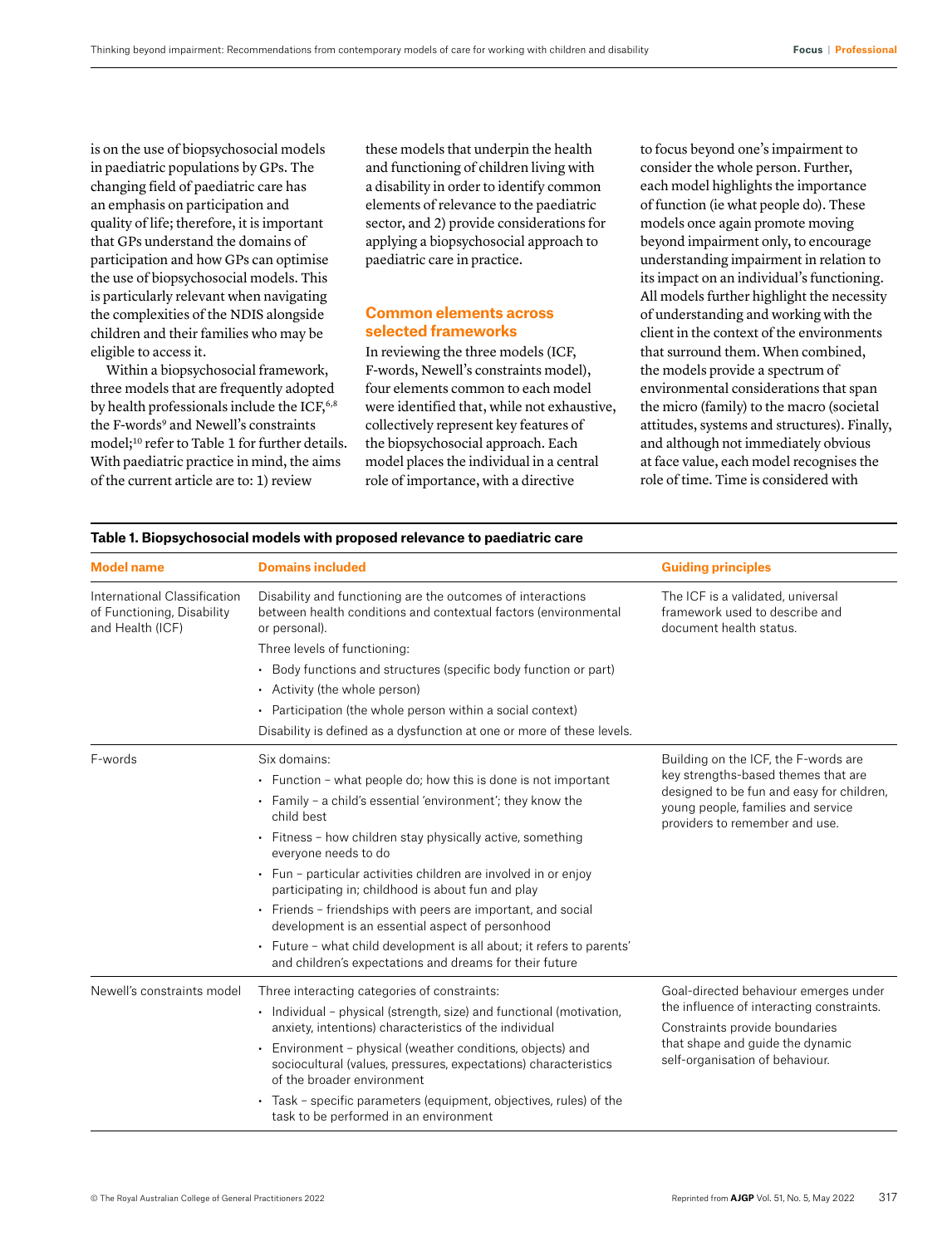respect to both developmental changes that occur with the passing of time and a future-focused optimistic outlook for 'times to come'. Identifying the elements common to all three models supports the application of multiple specific biopsychosocial models best suited for use with children with disabilities.

# **Considerations for applying a biopsychosocial approach to paediatric care in practice**

## **Whole person**

A whole-person approach to healthcare addresses the multiple factors of the individual and their context rather than the biomedical factors that inform care; that is, the whole of a person is seen as greater than a sum of the parts.11,12 This interrelates with the need to recognise the individual personhood or multidimensional aspects of an individual, primarily that best-practice healthcare acknowledges biological, psychological, social, environmental and emotional contextual factors that influence an individual's health and treatment.<sup>11,13</sup> Therefore, the integration of a wide range of treatment modalities, with an emphasis on interdisciplinary models of care, is required.<sup>14</sup>

Effective whole-person approaches to healthcare centre on the therapeutic relationship between the individual and their GP. Collaborative approaches are required that emphasise the engagement of the client in the process to facilitate increased GP knowledge of the client, trust and opportunities for improved care.5,12,13 This approach also emphasises the personal attributes of the GPs to foster the therapeutic relationship, providing opportunities for increased self-awareness and avenues for personal growth.12

## **Function**

Facilitating function is the central premise of the NDIS – to enable people to live an ordinary life.<sup>7</sup> The ICF<sup>8</sup> highlights a shift away from one's diagnosis, instead focusing the impact of the diagnosis on everyday life. Furthering this, the F-words model<sup>9</sup> advocates a shift away from focusing primarily on treating the impairment, as this does not automatically result in changes in function. Instead, the focus is increasing opportunities for function as a therapeutic intervention, regardless of whether such function is within the realms of 'normal'. This can, in turn, contribute to positive physical, emotional and psychological changes and increases in future function, a point also reflected in the constraints model.<sup>15</sup> While function is reflected in the ICF domains of participation (involvement in a life situation) and activity (the tasks within those life situations), $8$  the constraints model itself is a model of function, a lens to interpret how the constraints of the task, environment and person guide peoples' function.10 GPs are therefore encouraged to ask their clients how their impairment affects their function and what their functional goals are, and prioritise opportunities to achieve these goals, regardless of the way in which they do so.

## **Environment**

Moving the focus away from diagnosis/ impairment illuminates the often overlooked environmental factors that have a profound impact on functioning. Environment can include the physical (technology, built environment, natural environment), social (the people – family, friends, health professionals) and attitudinal (the attitudes, values and cultural norms of these people and greater society) contexts in which people live. Both the ICF<sup>8</sup> and the constraints model<sup>10</sup> recognise the influence of these environmental factors on a person's functioning. Of particular relevance in a paediatric setting is family, which the F-words model<sup>9</sup> highlights as a child's central environment. It subsequently stresses the importance of familycentred care in which GPs actively seek to understand the complexities, challenges and strengths of each family and provide them, as a whole, with the necessary resources and supports.9 Such care has been proven to provide improved client satisfaction and therapy outcomes.16 Consideration should be given to these environmental factors, as health professionals can play a direct role in influencing these constraints to support a child's participation and goal

attainment over time. In situations where these constraints cannot be modified/ influenced, considering the impact of environmental barriers at least provides a more holistic, and hopefully empathetic, understanding of clients' lived realities.<sup>17</sup>

#### **Time**

Within the context of childhood health and development, the concept of time is a critical yet often overlooked consideration. Irrespective of a service provider's discipline, a child's individual characteristics and the wider sociocultural environment, the primary goal of any healthcare plan is to best prepare a child for the opportunities and challenges they may experience in the future.<sup>18</sup> Grounded in the ICF, one of Rosenbaum and Gorter's six F-words, 'future', represents the dynamic aspect of time in the respect that 'children are in a constant state of becoming'.9 Therefore, 'future' provides direction for the five allied F-words by encouraging GPs, families and other stakeholders to acknowledge the present but not lose sight of the goals and challenges to come. Newell's constraints model<sup>10</sup> also incorporates the role of time by distinguishing time-dependent from time-independent individual constraints in the regulation of goal-directed behaviours. Specifically, physical constraints (eg body structure and function) are expected to change with reference to time, while functional constraints (eg motivation, intentions) are largely situation dependent.<sup>10,15</sup>

Regardless of the model, a key implication for GPs is to respect the dynamic nature of change across different timescales.19,20 Recognising both the influence of 'real-time' goal-directed behaviour on future development and the constraints presented by developmental changes on real-time behaviour are critical to ensure healthcare plans are appropriate for the present as well as responsive to the needs and goals of a child in the future.

## **Recommendations and conclusions**

There are key practical and NDIS recommendations from the three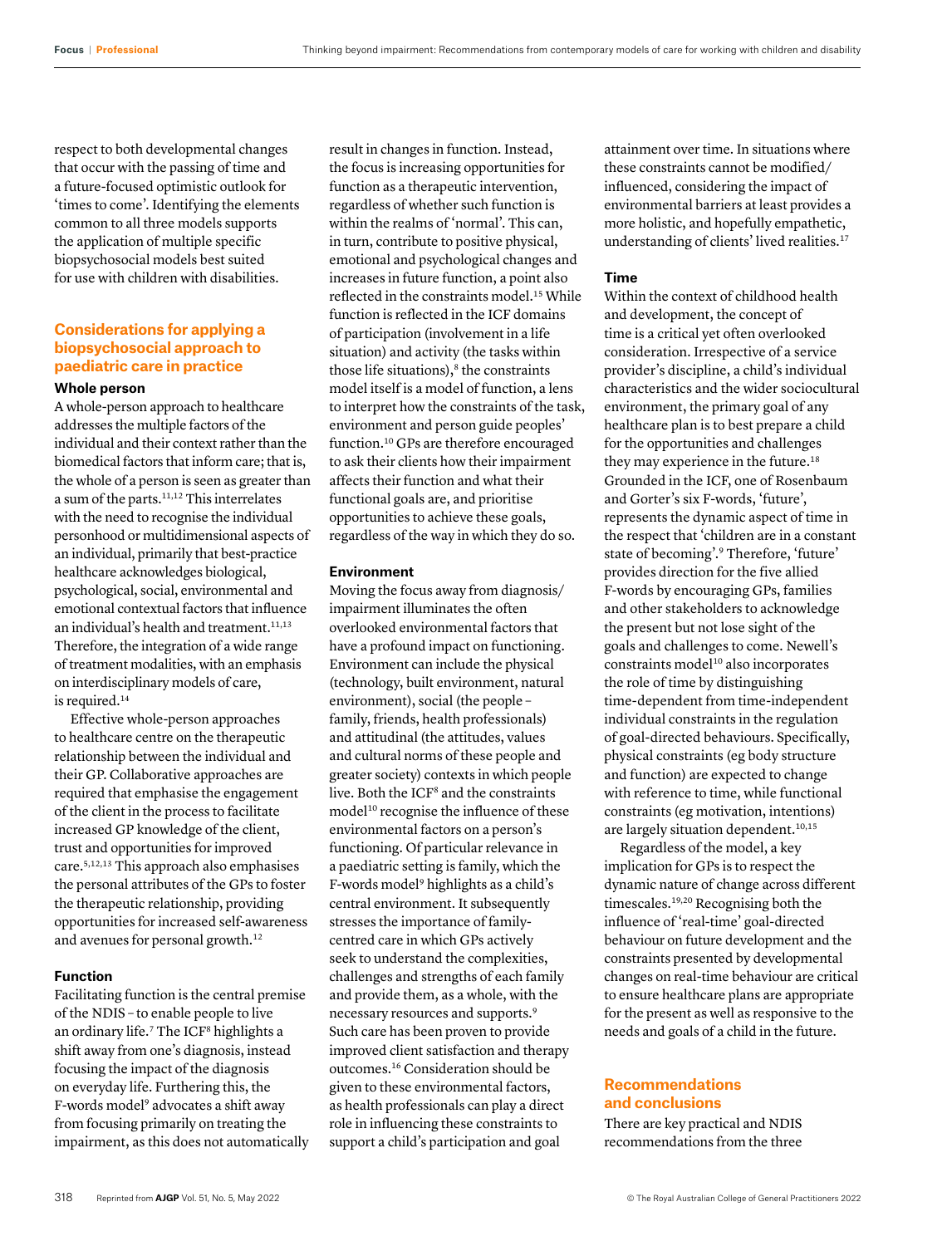aforementioned models that complement the patient-centred clinical method promoted in general practice.<sup>5</sup>

### **Practical implications**

All three models are underpinned by a common language that can be adopted by health professionals and children and their families. First, including children and families in the biopsychosocial approach to care advocated by these models can facilitate collaborative conversations that inform the development of task-specific and personalised goals across multiple domains. For example, immersing the child (and family) in the healthcare plan by asking questions such as, 'What would you like to do next that is fun?' to promote ownership and 'buy in'. It may also help to shape discussions for those in the NDIS scheme regarding reviewing supports that work towards goals for future plans. Having a consistent language also promotes clear and succinct communication between health professionals to ultimately promote best outcomes for children and their families.

These concepts can also be used to frame documentation about clients. One example is using the three subheadings (body structure and function, activity and participation) and the contextual factors from the ICF to summarise assessment findings and/or create a holistic profile of a client. Developing and documenting goals underneath these headings may also help to facilitate participation in the goal-setting process and identify what should be focused on (CanChild F-words Goal Sheet<sup>9</sup>, [www.canchild.](http://www.canchild.ca/en/research-in-practice/f-words-in-childhood-disability/f-words-tools) [ca/en/research-in-practice/f-words](http://www.canchild.ca/en/research-in-practice/f-words-in-childhood-disability/f-words-tools)[in-childhood-disability/f-words-tools](http://www.canchild.ca/en/research-in-practice/f-words-in-childhood-disability/f-words-tools)). Incorporating the constraints model can also assist in identifying and communicating the key interacting constraints that are shaping the goal-directed behaviour of a child and which of those constraints are accessible to be manipulated by a healthcare professional, with input from the child, at the time. For example, task (goals, objectives, instructions) and, to lesser extent, environmental constraints (ambient conditions, social expectations) are typically the most accessible to be

modified in the moment, while individual constraints (body structure and function) are generally beyond the control of a healthcare professional, child or family, at least in the short term. As GPs are often the primary healthcare professional, they are well placed as leaders in the use of biopsychosocial models of care, evidenced by wide acceptance and implementation of these models into clinical care and medical education.

## **NDIS implications**

GPs play an important part in facilitating access to the NDIS and providing ongoing support and information to clients already in the scheme.<sup>21</sup> The biopsychosocial models described in this article, and the common elements across them, may provide additional understanding and guidance when documenting the health and functioning of clients, particularly for those who may meet NDIS eligibility criteria. Models help navigate the complexities of the NDIS systems. For example, when assessing functional capacity, the NDIS recommends that these assessments take place within the ICF framework. Furthermore, the activities and social and economic participation components listed under the disability and early intervention requirements (sections 24 and 25) in the NDIS Act can be linked to the activities and participation domains of the ICF.22,23 Use of biopsychosocial models such as the ICF, F-words and Newell's constraints model, or at least a biopsychosocial approach, is therefore recommended when facilitating the health and functioning of children with a disability and their families.

The aforementioned key practical and NDIS recommendations from the three models discussed complement the patient-centred clinical method that is the focus of general practice. While in this article we have highlighted the relevance of these models to paediatric disability, we encourage exploration of their application to broader client groups.

## **Key points**

**•** Best-practice care acknowledges the biological, psychological, social and

environmental factors that influence an individual's health and treatment.

- **•** The understanding of an individual's impairment must be coupled with an understanding of what this means for someone's function, that is, their ability to do the things they need, want and have to do.
- **•** Health professionals must look beyond impairment to also consider the plethora of environmental factors that influence both management of the impairment and participation in everyday life.
- **•** Health professionals should consider the impact of time when working with clients and their families to develop healthcare plans (eg NDIS access reports).
- **•** The knowledge of biopsychosocial frameworks (including the WHO ICF, the F-words and the constraints model) will allow for best practice in utilising funding structures including, but not limited to, the NDIS.

#### **Authors**

Kelly M Clanchy PhD, Lecturer, Exercise Science, School of Health Sciences and Social Work, and Menzies Health Institute Queensland, Griffith University, Qld

Emmah Baque PhD, Lecturer, Physiotherapy, School of Health Sciences and Social Work, and Menzies Health Institute Queensland, Griffith University, Qld

Jonathon Headrick PhD, Lecturer, Exercise and Sport, School of Health Sciences and Social Work, and Menzies Health Institute Queensland, Griffith University, Qld

Laura Irvine-Brown BOccThy, MIntl&ComnDev, Associate Lecturer, Occupational Therapy, Exercise Science, School of Health Sciences and Social Work, Griffith University, Qld

Rhylee Sulek PhD, Postdoctoral Research Fellow, Exercise Science, School of Health Sciences and Social Work, Griffith University, Qld

#### Competing interests: None.

Funding: This work was supported in part by a Menzies Health Institute Queensland Capacity Grant, including in the appointment of RS.

Provenance and peer review: Not commissioned, externally peer reviewed.

#### Correspondence to:

[k.clanchy@griffith.edu.au](mailto:k.clanchy@griffith.edu.au)

#### **References**

- 1. Gutkin TB. Ecological psychology: Replacing the medical model paradigm for schoolbased psychological and psychoeducational services. J Educ Psychol Consult 2012;22:1–20. doi: 10.1080/10474412.2011.649652.
- 2. Oliver M. The social model of disability: Thirty years on. Disabil Soc 2013;28(7):1024–26. doi: 10.1080/09687599.2013.818773.